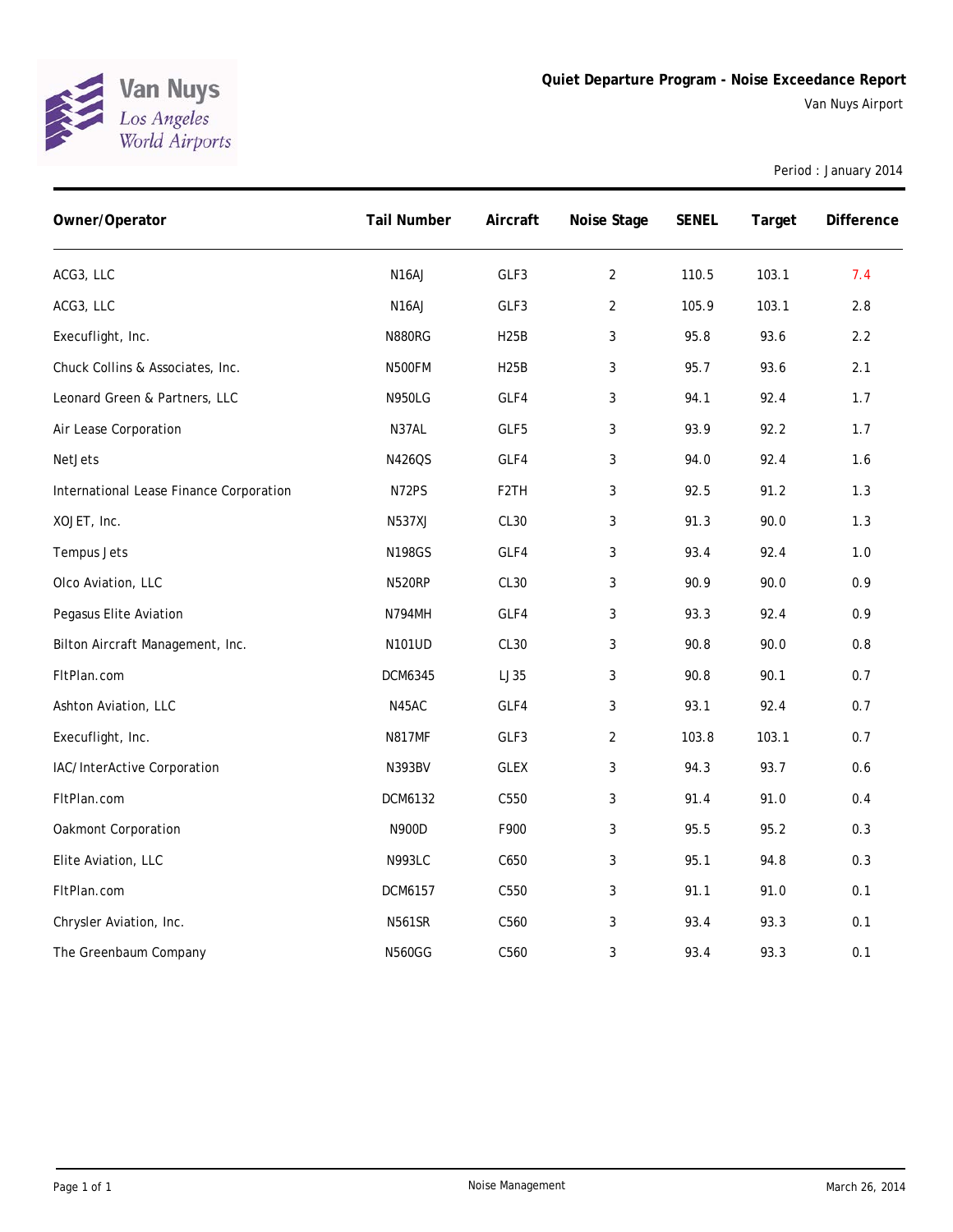

Period : January 2014

| Owner/Operator                          | <b>Departures Exceeding</b><br><b>Target Noise Level</b> | <b>Total Southbound</b><br><b>Jet Departures</b> |
|-----------------------------------------|----------------------------------------------------------|--------------------------------------------------|
| FltPlan.com                             | 3                                                        | 11                                               |
| ACG3, LLC                               | $\mathbf{2}$                                             | 3                                                |
| Execuflight, Inc.                       | $\mathbf{2}$                                             | 3                                                |
| Ashton Aviation, LLC                    | $\mathbf{1}$                                             | $\mathbf{1}$                                     |
| Bilton Aircraft Management, Inc.        | 1                                                        | 1                                                |
| Chuck Collins & Associates, Inc.        |                                                          |                                                  |
| IAC/InterActive Corporation             |                                                          |                                                  |
| The Greenbaum Company                   |                                                          |                                                  |
| Elite Aviation, LLC                     |                                                          | 2                                                |
| Olco Aviation, LLC                      |                                                          | 2                                                |
| Tempus Jets                             |                                                          | 4                                                |
| International Lease Finance Corporation |                                                          | 5                                                |
| Air Lease Corporation                   |                                                          | 7                                                |
| Leonard Green & Partners, LLC           |                                                          | 7                                                |
| Oakmont Corporation                     |                                                          | 7                                                |
| Pegasus Elite Aviation                  |                                                          | 14                                               |
| Chrysler Aviation, Inc.                 |                                                          | 28                                               |
| XOJET, Inc.                             |                                                          | 65                                               |
| NetJets                                 | 1                                                        | 110                                              |
| 71NJ, LLC                               | 0                                                        | $\mathbf{1}$                                     |
| 921BE, LLC                              | 0                                                        | 1                                                |
| ACM Aviation Services, Inc.             | 0                                                        |                                                  |
| Adams Office, LLC                       | 0                                                        |                                                  |
| Aero Air, LLC                           | 0                                                        |                                                  |
| Aerolineas Ejecutivas, SA de CV         | 0                                                        |                                                  |
| Aeropersonal, SA                        | 0                                                        |                                                  |
| Air Futura, LLC                         | 0                                                        |                                                  |
| Air Rutter International DBA FJI Jets   | 0                                                        |                                                  |
| Air Troxel, LLC                         | 0                                                        |                                                  |
| Airborne, Inc. DBA FirstFlight          | 0                                                        |                                                  |
| AirCorp, Inc.                           | 0                                                        |                                                  |
| Allegiance Aviation, LLC                | 0                                                        | 1                                                |
| Amalgamated Consolidated, Inc.          | 0                                                        |                                                  |
| Anderson Trucking Service, Inc.         | 0                                                        |                                                  |
| Anheuser-Busch Companies, Inc.          | 0                                                        |                                                  |
| Apollo Management, LP                   | 0                                                        |                                                  |
| AR Aircraft Leasing, LLC                | 0                                                        |                                                  |
| Ashley Furniture Industries, Inc.       | 0                                                        |                                                  |
| ATA Connection/Chicago Express Airlines | 0                                                        |                                                  |
| ATI Jet, Inc.                           | 0                                                        | 1                                                |

The Van Nuys Airport Fly Friendly - Quiet Departure Program asks that operators of jet aircraft use manufacturer's or NBAA quiet departure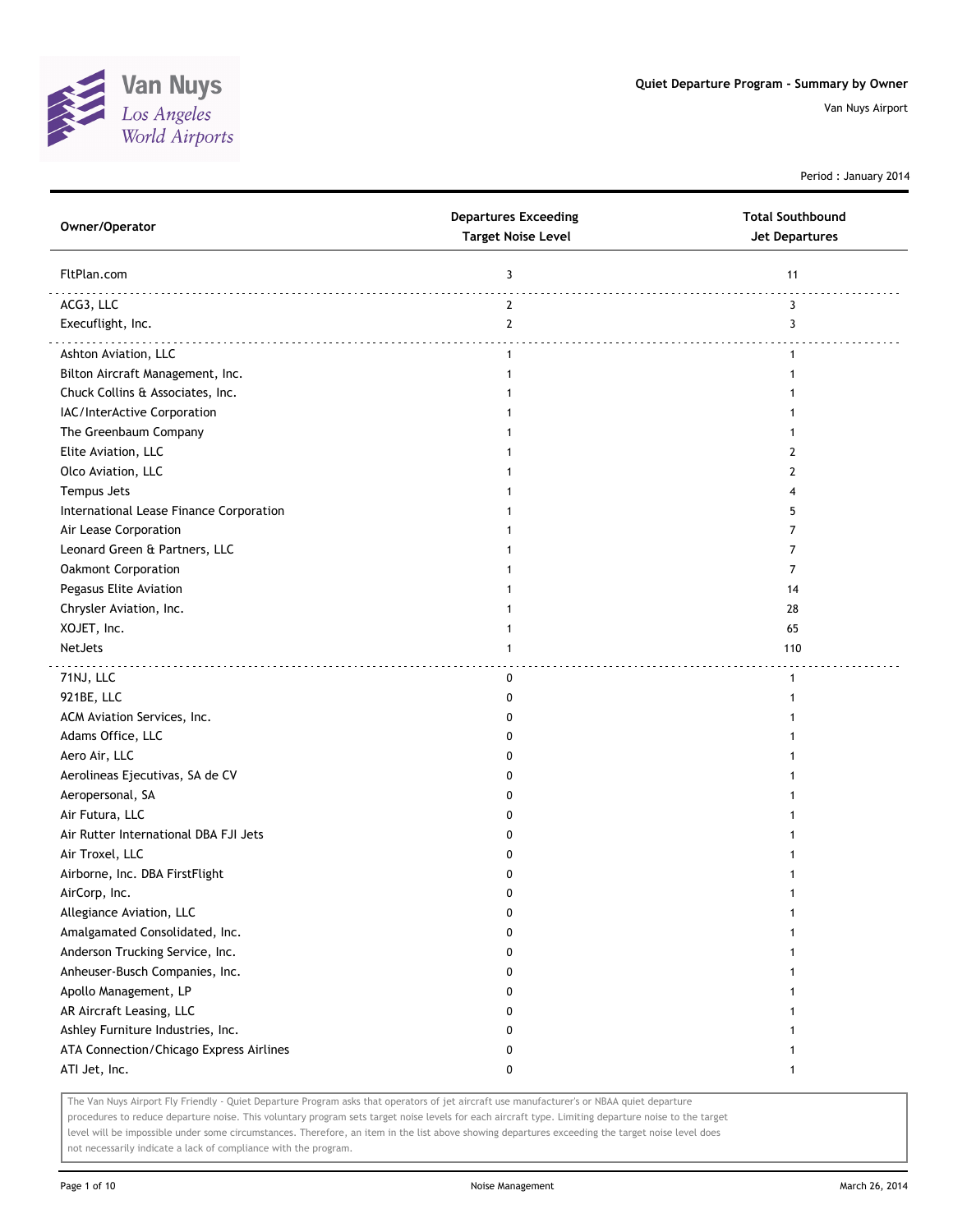

Period : January 2014

| Owner/Operator                       | <b>Departures Exceeding</b><br><b>Target Noise Level</b> | <b>Total Southbound</b><br><b>Jet Departures</b> |
|--------------------------------------|----------------------------------------------------------|--------------------------------------------------|
| Avalon Capital Group, LLC            | 0                                                        |                                                  |
| Aviation Consultants of Aspen, Inc.  | 0                                                        |                                                  |
| <b>Bays Investment Corporation</b>   | 0                                                        |                                                  |
| Bear Air, LLC                        | 0                                                        |                                                  |
| <b>Bechtel Corporation</b>           | 0                                                        |                                                  |
| Beckwith Entertainment Group, LLC    | 0                                                        |                                                  |
| Bedrock Holdings, LP                 | 0                                                        |                                                  |
| Bell Helicopter Textron, Inc.        | 0                                                        |                                                  |
| Big Sky, LLC                         | 0                                                        |                                                  |
| BioBird, LLC                         | 0                                                        |                                                  |
| Blue Sky Aircorp, Inc.               | 0                                                        |                                                  |
| Bohemian Air Leasing, LLC            | 0                                                        |                                                  |
| Bopper Airways, LLC                  | 0                                                        |                                                  |
| <b>Brandis Aircraft</b>              | 0                                                        |                                                  |
| C & E Holdings, Inc.                 | 0                                                        |                                                  |
| Calugar, Daniel                      | 0                                                        |                                                  |
| Calvin Klein Studio, LLC             | 0                                                        |                                                  |
| <b>Cessna Finance Corporation</b>    | 0                                                        |                                                  |
| Chase Equipment Leasing, Inc.        | 0                                                        |                                                  |
| Chinn Aircraft Holdings, LLC         | 0                                                        |                                                  |
| Churchill Drive Leasing, LLC         | 0                                                        |                                                  |
| Cline Resource & Development Company | 0                                                        |                                                  |
| Clos de Berry Leasing, Ltd.          | 0                                                        |                                                  |
| CMC Aviaiton Holdings, LLC           | 0                                                        |                                                  |
| Colgan Air Services                  | 0                                                        |                                                  |
| Colony Capital, LLC                  | 0                                                        |                                                  |
| Corporate Aircraft Management, Inc.  | 0                                                        |                                                  |
| Cove Aviation Partners, LLC          | 0                                                        |                                                  |
| Cresair, Inc.                        | 0                                                        |                                                  |
| CRP Holdings, LLC                    | 0                                                        |                                                  |
| Czar Aviation, Ltd.                  | 0                                                        |                                                  |
| David Miller                         | 0                                                        |                                                  |
| Delaware Air Transport, LLC          | 0                                                        |                                                  |
| Delta Private Jets                   | 0                                                        |                                                  |
| Dole Foods Flight Operations, Inc.   | 0                                                        |                                                  |
| Dream Trans, LLC                     | 0                                                        |                                                  |
| Echo Leasing, LLC                    | 0                                                        |                                                  |
| Empire Aviation Group FZCO           | 0                                                        |                                                  |
| Execujet Charter Services, Inc.      | 0                                                        |                                                  |
| FalconSN100, LLC                     | 0                                                        |                                                  |
| Ferrer Air, LLC                      | 0                                                        | 1                                                |

The Van Nuys Airport Fly Friendly - Quiet Departure Program asks that operators of jet aircraft use manufacturer's or NBAA quiet departure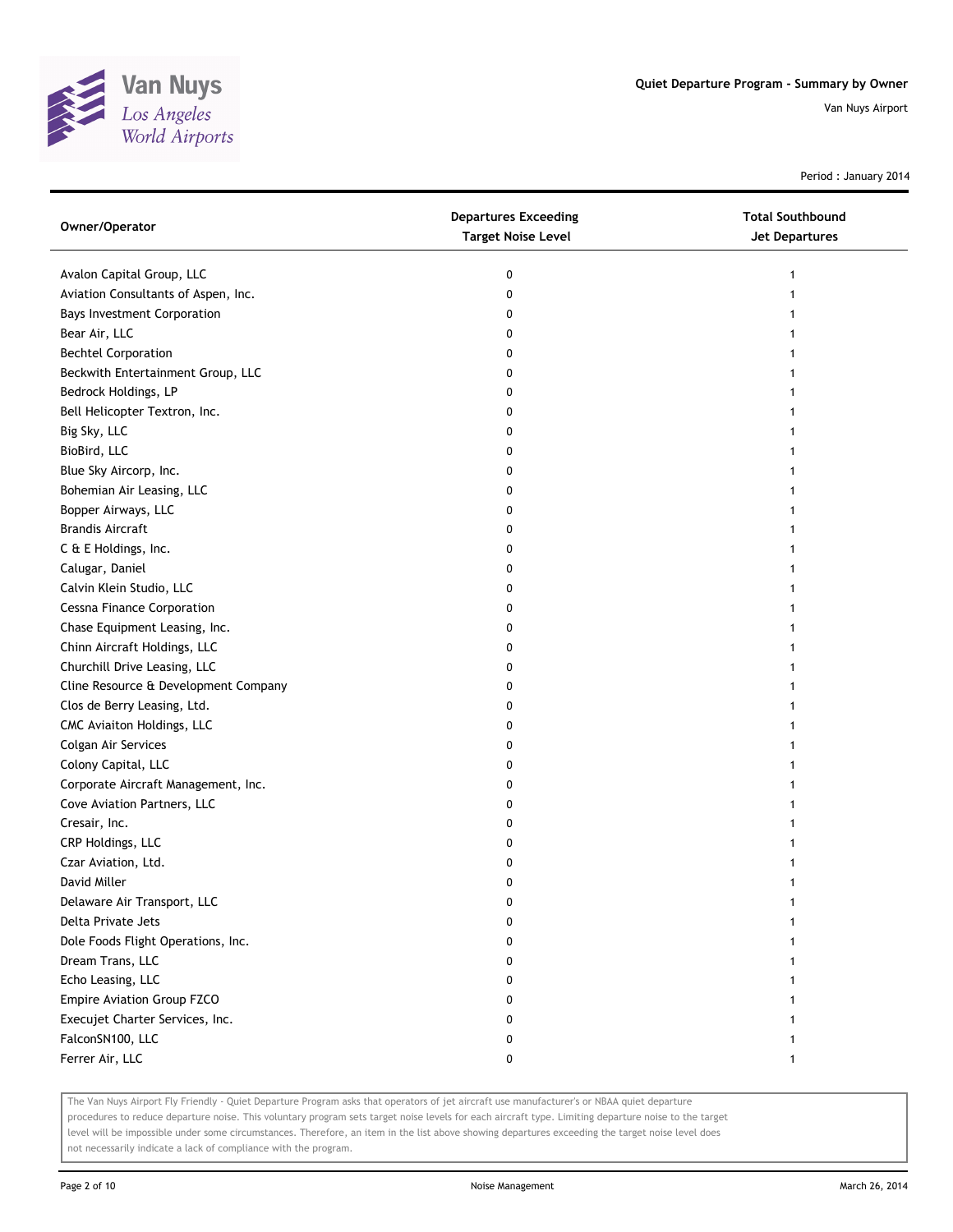

Period : January 2014

| Owner/Operator                              | <b>Departures Exceeding</b><br><b>Target Noise Level</b> | <b>Total Southbound</b><br>Jet Departures |
|---------------------------------------------|----------------------------------------------------------|-------------------------------------------|
| Flexnet (Jet Solutions)                     | 0                                                        | 1                                         |
| Fli Away, LLC                               | 0                                                        | 1                                         |
| Flight Level, LLC                           | 0                                                        |                                           |
| Flight Solutions, Inc.                      | 0                                                        |                                           |
| Flightexec                                  | 0                                                        |                                           |
| Flying Cats Air, LLC                        | 0                                                        | 1                                         |
| Gaylord Entertainment Company               | 0                                                        | 1                                         |
| Georgia Jet                                 | 0                                                        |                                           |
| Grady-White Boats, Inc.                     | 0                                                        |                                           |
| <b>Grossman Company Properties</b>          | 0                                                        |                                           |
| GS Brothers, Inc.                           | 0                                                        |                                           |
| Gulf Offshore Marine, Inc.                  | 0                                                        |                                           |
| <b>Gulfstream Aerospace Corporation</b>     | 0                                                        |                                           |
| <b>Haight Construction</b>                  | 0                                                        |                                           |
| Hampton Airways, Inc.                       | 0                                                        |                                           |
| Hansen Capital Management, Inc.             | 0                                                        | 1                                         |
| Hard Rock Hotel C/O Clay Lacy Aviation, Inc | 0                                                        | 1                                         |
| <b>HBE Corporation</b>                      | 0                                                        |                                           |
| Heights Aviation, LLC                       | 0                                                        |                                           |
| Highlander Enterprises, LLC                 | 0                                                        |                                           |
| Hill Air Company, Ltd                       | 0                                                        |                                           |
| <b>Hilton Hotels Corporation</b>            | 0                                                        |                                           |
| Hot Mama Transport, LLC                     | 0                                                        |                                           |
| Howard Hughes Management Co., LLC           | 0                                                        |                                           |
| IAGA Gestion De Inversiones, S.L.           | 0                                                        |                                           |
| Infinity KingAir, LLC                       | 0                                                        |                                           |
| InterActiveCorp                             | 0                                                        |                                           |
| International Jet Management GmbH           | 0                                                        |                                           |
| J & V Aircraft Leasing, Inc.                | 0                                                        |                                           |
| J.W. Childs Associates, LP                  | 0                                                        |                                           |
| Jackson Aviation                            | 0                                                        |                                           |
| Jet Aviation Flight Services, Inc.          | 0                                                        | 1                                         |
| Jet Devoted, LLC                            | 0                                                        |                                           |
| Jet Link Investments, Inc.                  | 0                                                        |                                           |
| Jet Source Charter, Inc.                    | 0                                                        |                                           |
| Jetright Leasing, LLC                       | 0                                                        |                                           |
| JetSet Airlines, LLC                        | 0                                                        |                                           |
| JetSmart, Inc.                              | 0                                                        |                                           |
| JPMorgan Chase                              | 0                                                        |                                           |
| JSMGT, LLC                                  | 0                                                        |                                           |
| Key, Charles B.                             | 0                                                        |                                           |

The Van Nuys Airport Fly Friendly - Quiet Departure Program asks that operators of jet aircraft use manufacturer's or NBAA quiet departure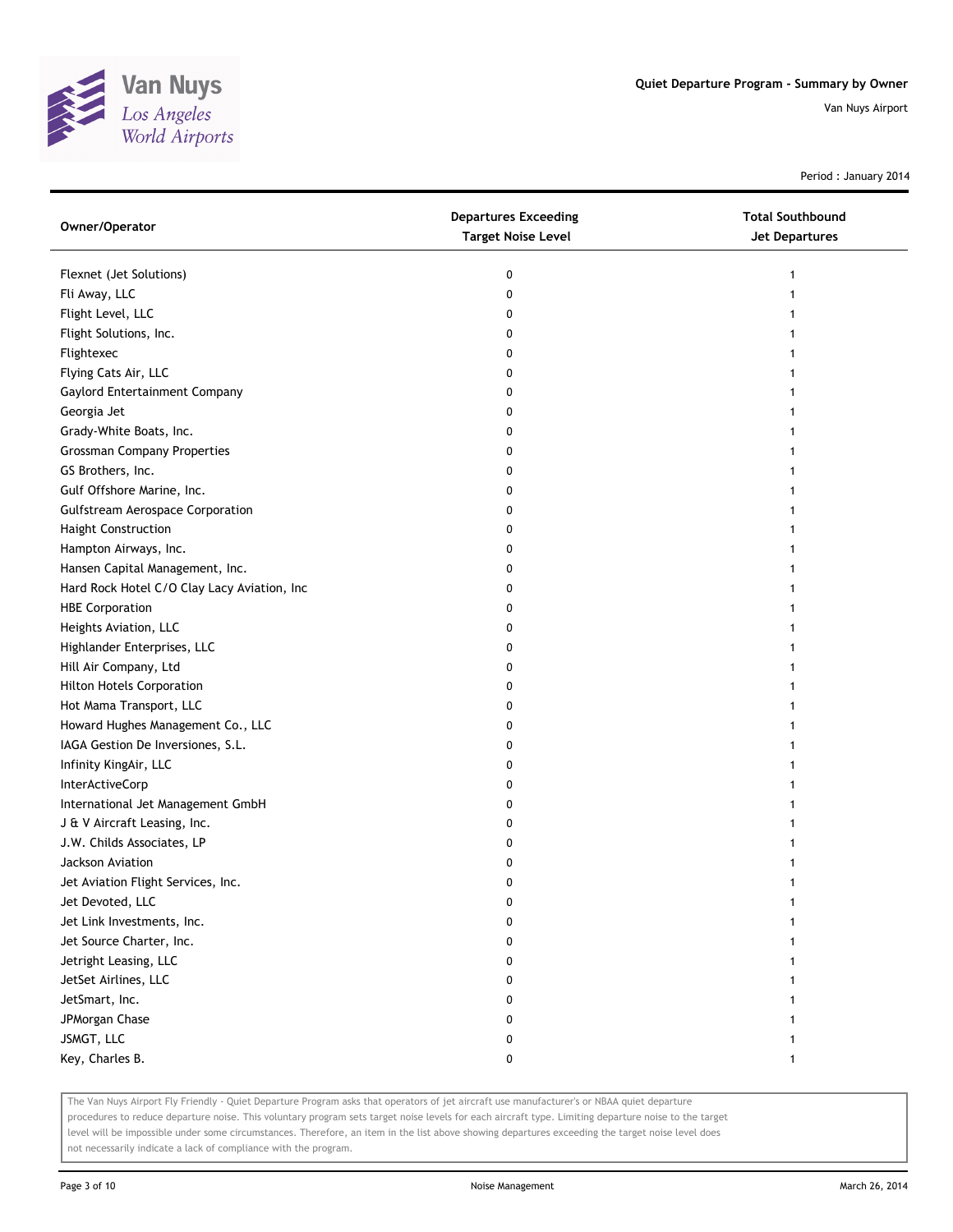

Period : January 2014

| Owner/Operator                              | <b>Departures Exceeding</b><br><b>Target Noise Level</b> | <b>Total Southbound</b><br><b>Jet Departures</b> |
|---------------------------------------------|----------------------------------------------------------|--------------------------------------------------|
| King Leasing Corporation                    | 0                                                        |                                                  |
| Komar Aviation Group                        | 0                                                        |                                                  |
| KW Flight, LLC                              | 0                                                        |                                                  |
| L.J. Aviation                               | 0                                                        |                                                  |
| L3 Aviation, LLC                            | 0                                                        |                                                  |
| Lanmar Aviation, Inc.                       | 0                                                        |                                                  |
| LCG Aviation, LLC                           | 0                                                        |                                                  |
| Leading Edge, LLC                           | 0                                                        |                                                  |
| Live RD Air, LLC                            | 0                                                        |                                                  |
| LMC Leasing, Inc.                           | 0                                                        |                                                  |
| Louisiana-Pacific Corporation               | 0                                                        |                                                  |
| Luft Aviation Charter, Pty. Ltd.            | 0                                                        |                                                  |
| M.D.C. Holdings, Inc.                       | 0                                                        |                                                  |
| MaCWIG Holdings, LLC                        | 0                                                        |                                                  |
| Madix, Inc.                                 | 0                                                        |                                                  |
| Malcolm Aviation, LLC                       | 0                                                        |                                                  |
| Mann Aviation, LLC                          | 0                                                        |                                                  |
| Marquez Brothers Aviation, LLC              | 0                                                        |                                                  |
| <b>Massman Construction Company</b>         | 0                                                        |                                                  |
| MC Group                                    | 0                                                        |                                                  |
| McNichols Company, Inc.                     | 0                                                        |                                                  |
| Mega Wing, LLC                              | 0                                                        |                                                  |
| Memley Aviation                             | 0                                                        |                                                  |
| Meridian Air Charter                        | 0                                                        |                                                  |
| Metropolitan Aviation, LLC                  | 0                                                        |                                                  |
| Midland Financial Company Flight Department | 0                                                        |                                                  |
| Millennium Aviation, Inc.                   | 0                                                        |                                                  |
| Million Air - Richmond                      | 0                                                        |                                                  |
| Minnesota Choice Aviation VI, LLC           | 0                                                        |                                                  |
| Monticello Air                              | 0                                                        |                                                  |
| Mountain Aviation, Inc.                     | 0                                                        |                                                  |
| Mustang Systems, LLC                        | 0                                                        |                                                  |
| N36MU, LLC                                  | 0                                                        |                                                  |
| N619AT Leasing, LLC                         |                                                          |                                                  |
| NBI, LLC                                    | o                                                        |                                                  |
| Nestle Purina PetCare Company               | 0                                                        |                                                  |
| New World Aviation, Inc.                    | 0                                                        |                                                  |
| Niznick Enterprises, Inc.                   | 0                                                        |                                                  |
| North American Jet                          | 0                                                        |                                                  |
| Northrop Grumman                            | 0                                                        |                                                  |
| NuStar Logistics, LP                        | 0                                                        | 1                                                |

The Van Nuys Airport Fly Friendly - Quiet Departure Program asks that operators of jet aircraft use manufacturer's or NBAA quiet departure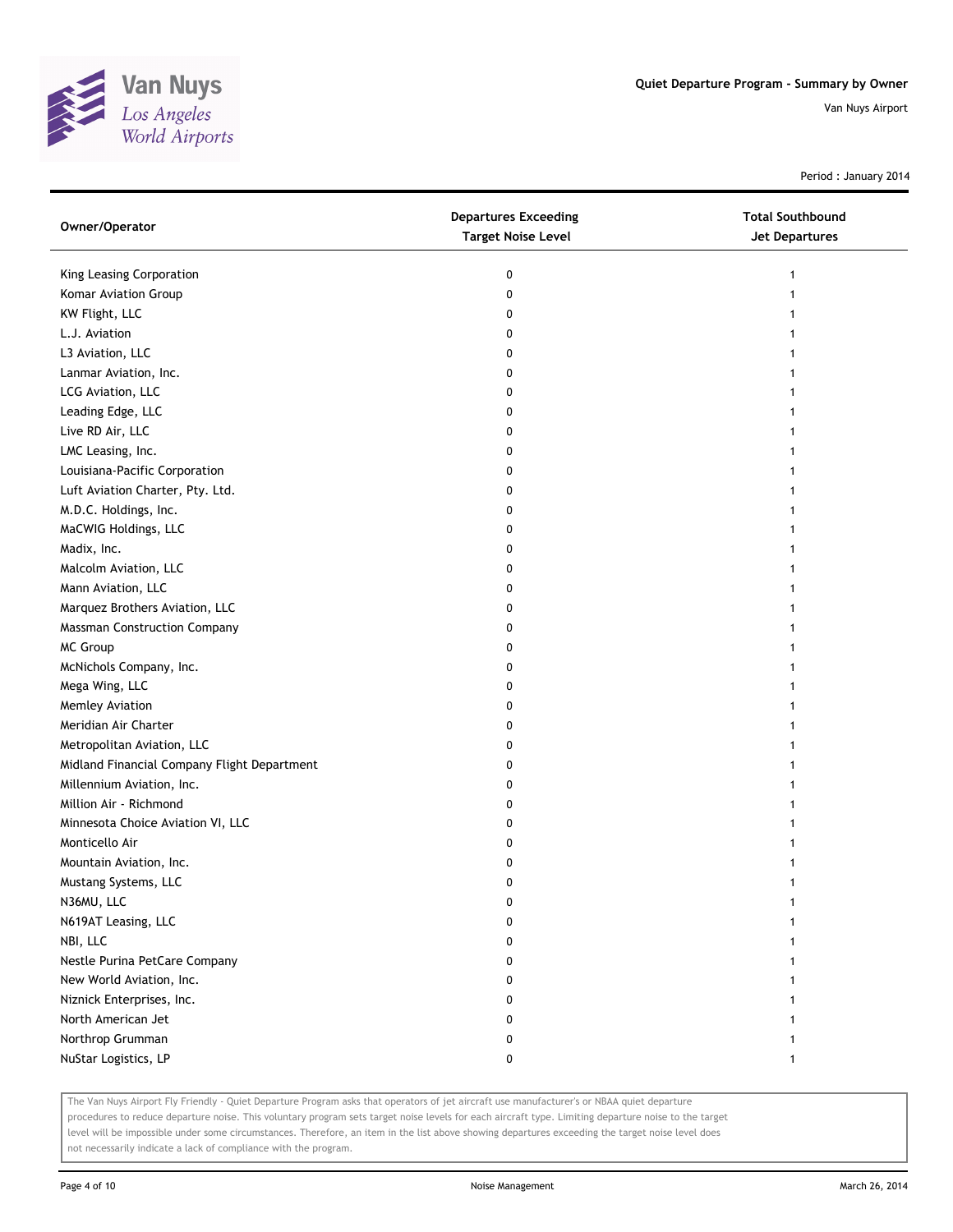

Period : January 2014

| Owner/Operator                                   | <b>Departures Exceeding</b><br><b>Target Noise Level</b> | <b>Total Southbound</b><br>Jet Departures |
|--------------------------------------------------|----------------------------------------------------------|-------------------------------------------|
| Omicron Transportation, Inc.                     | 0                                                        | 1                                         |
| Outpost International (US), LLC                  | 0                                                        | 1                                         |
| P.J. Kilkenny, LLC                               | 0                                                        |                                           |
| Pecos Air Charter                                | 0                                                        |                                           |
| Pen-Avia                                         | 0                                                        |                                           |
| Penske Jet, Inc.                                 | 0                                                        |                                           |
| Peregrine Point LLC                              | 0                                                        |                                           |
| Peter Broom Aviation Services, Inc.              | 0                                                        |                                           |
| Pilgrim Enterprises C/O Castle & Cook            | 0                                                        |                                           |
| Pistol Creek Aviation                            | 0                                                        |                                           |
| Plan 15 Aviation, LLC                            | 0                                                        |                                           |
| Plane Lucky, LLC                                 | 0                                                        |                                           |
| PMC Global, Inc.                                 | 0                                                        |                                           |
| Polo Ralph Lauren Aviation, LLC                  | 0                                                        |                                           |
| Priester Aviation, LLC                           | 0                                                        |                                           |
| Private Jets, Inc.                               | 0                                                        |                                           |
| Pro Av Aviation Management, Inc.                 | 0                                                        |                                           |
| Q-Jets Aviation, Ltd.                            | 0                                                        |                                           |
| R&S Aviation, Inc.                               | 0                                                        |                                           |
| R.D.D. Leasing, Inc.                             | 0                                                        |                                           |
| RATIOFLUG LUFTFAHRTUNTERNEHMEN GMBH, FRANKFURT/M | 0                                                        |                                           |
| RB Aircraft Leasing, LLC                         | 0                                                        |                                           |
| Red Wing Aeroplane Co., LLC                      | 0                                                        |                                           |
| Redmont Holdings, LLC                            | 0                                                        |                                           |
| Regents of the University of Michigan            | 0                                                        |                                           |
| RG Aviation, LLC                                 | 0                                                        |                                           |
| Richport Air, LLC                                | 0                                                        |                                           |
| Rida Aviation, LLC                               | 0                                                        |                                           |
| Roma 550, LLC                                    | 0                                                        |                                           |
| Ross Investments, Inc.                           | 0                                                        |                                           |
| Sage Well Services, Inc.                         | 0                                                        |                                           |
| Santa Barbara Executive Jet                      | 0                                                        | 1                                         |
| Scottsdale Hangar One, LLC                       |                                                          |                                           |
| Sierra Aviation                                  |                                                          |                                           |
| Sierra Bravo Graco, Inc.                         | 0                                                        |                                           |
| Sierra Papa, Inc.                                | 0                                                        |                                           |
| Sierra West Airlines, Inc.                       | 0                                                        |                                           |
| Signature Group                                  | 0                                                        |                                           |
| Skybird Aviation, Inc.                           | U                                                        |                                           |
| Southern Cross Aviation, LLC                     | 0                                                        |                                           |
| SP Aviation, LLC                                 | 0                                                        |                                           |

The Van Nuys Airport Fly Friendly - Quiet Departure Program asks that operators of jet aircraft use manufacturer's or NBAA quiet departure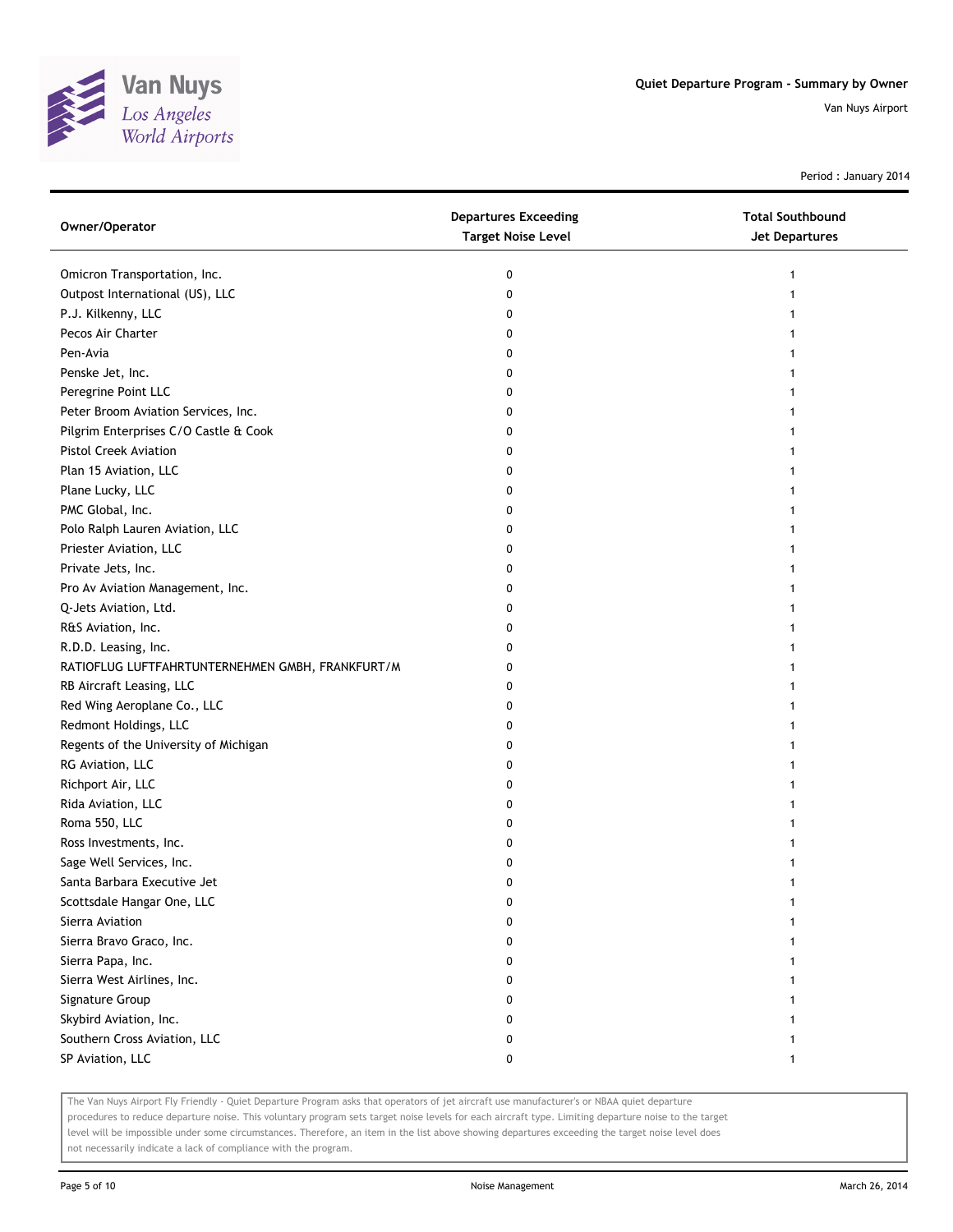

Period : January 2014

| Owner/Operator                                      | <b>Departures Exceeding</b><br><b>Target Noise Level</b> | <b>Total Southbound</b><br><b>Jet Departures</b> |
|-----------------------------------------------------|----------------------------------------------------------|--------------------------------------------------|
| <b>STA Jets</b>                                     | 0                                                        | 1                                                |
| Superior Transportation Associates, Inc.            | 0                                                        |                                                  |
| Sydney Jet Charter Pty. Ltd.                        | 0                                                        |                                                  |
| Texas Phenom, LLC                                   | 0                                                        |                                                  |
| The Business Jet                                    | 0                                                        |                                                  |
| The Geo Group, Inc.                                 | 0                                                        |                                                  |
| The Videotape Center                                | 0                                                        |                                                  |
| Threshold Technologies, Inc.                        | 0                                                        |                                                  |
| Tracinda Corporation Flight Department              | 0                                                        |                                                  |
| Transworld Oil USA, Inc.                            | 0                                                        |                                                  |
| Trey Aviation, LLC                                  | 0                                                        |                                                  |
| Trident Aviation Services, LLC                      | 0                                                        |                                                  |
| Trijet Aviation Management, LLC                     | 0                                                        |                                                  |
| Tristram Colket, Jr.                                | 0                                                        |                                                  |
| TVPX Acquisitions, Inc.                             | 0                                                        |                                                  |
| Tyrolean Jet Service Nfg. GmbH & Co KG              | 0                                                        |                                                  |
| UnitedHealthcare Services, Inc.                     | 0                                                        |                                                  |
| Universal Jet Aviation, Inc.                        | 0                                                        |                                                  |
| Viking Travel Services Limited                      | 0                                                        |                                                  |
| VISTAJET Luftfahrtunternehmen GmbH                  | 0                                                        |                                                  |
| W & J Air, LLC                                      | 0                                                        |                                                  |
| Waddell & Reed Development, Inc.                    | 0                                                        |                                                  |
| Waddell & Reed, Inc.                                | 0                                                        |                                                  |
| West Knob Air, LLC                                  | 0                                                        |                                                  |
| West Ridge Air II, LLC                              | 0                                                        |                                                  |
| Westfield Aviation, Inc. Pty. Ltd.                  | 0                                                        |                                                  |
| White Cloud Charter, Inc.                           | 0                                                        |                                                  |
| Wilshire Associates                                 | 0                                                        |                                                  |
| Wolfe Air Aviation                                  | 0                                                        |                                                  |
| Yet Again, Inc.                                     | 0                                                        |                                                  |
| Zirkle Aviation, LLC                                | 0                                                        |                                                  |
| 5664, LLC                                           | 0                                                        | 2                                                |
| 700A Hawker, LLC                                    | U                                                        | 2                                                |
| Ace Aviation Services Corporation                   | 0                                                        | 2                                                |
| Air Kaitar, LLC                                     | 0                                                        | 2                                                |
| Air Rutter International DBA JetFlite International | 0                                                        | 2                                                |
| B & G Leasing, LLC                                  | 0                                                        | 2                                                |
| Boulder Aviation Management, LLC                    | 0                                                        | 2                                                |
| Business Jet Managers, Inc.                         | 0                                                        | 2                                                |
| <b>Buzzard Aviation, LLC</b>                        | 0                                                        | 2                                                |
| Cameron-Henkind Corporation                         | 0                                                        | 2                                                |

The Van Nuys Airport Fly Friendly - Quiet Departure Program asks that operators of jet aircraft use manufacturer's or NBAA quiet departure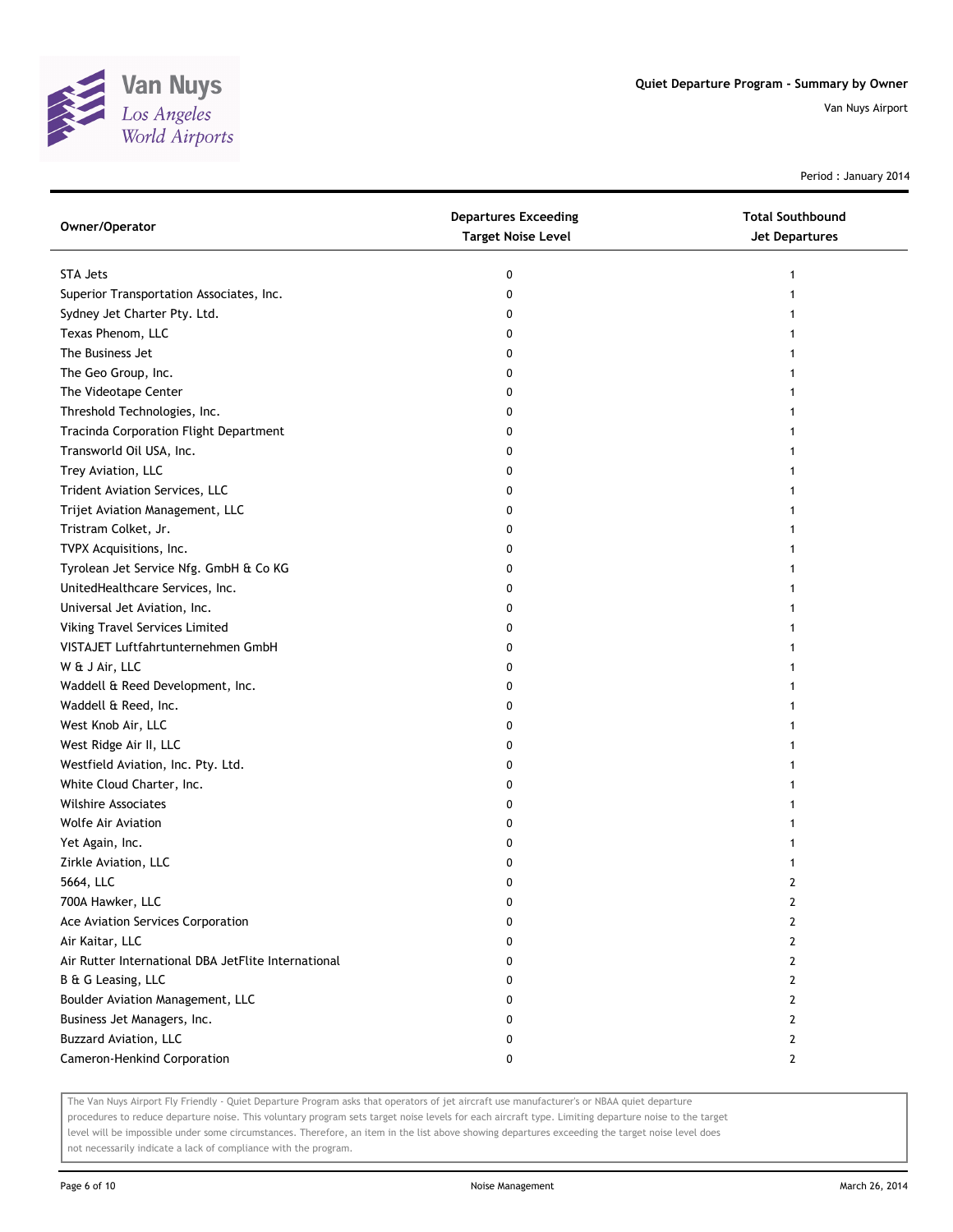

Period : January 2014

| Owner/Operator                              | <b>Departures Exceeding</b><br><b>Target Noise Level</b> | <b>Total Southbound</b><br>Jet Departures |
|---------------------------------------------|----------------------------------------------------------|-------------------------------------------|
| Candybar Aviation, LLC                      | 0                                                        | 2                                         |
| Centaero Aviation                           | 0                                                        | 2                                         |
| Central Management Services                 | 0                                                        | 2                                         |
| Channel Island Aviation, Inc.               | 0                                                        | 2                                         |
| Cinco Air Charter, LLC                      | 0                                                        | 2                                         |
| Colonel Science, LLC                        | 0                                                        | 2                                         |
| Consolidated Investment Group, LLC          | 0                                                        | 2                                         |
| Corporate Flight International              | 0                                                        | 2                                         |
| Current Aviation Group, Inc.                | 0                                                        | 2                                         |
| Data Exchange Corporation                   | 0                                                        | 2                                         |
| DD251, LLC                                  | 0                                                        | 2                                         |
| Desert Jet, LLC                             | 0                                                        | 2                                         |
| Edgewood Properties, Inc.                   | 0                                                        | 2                                         |
| Elite Air, Inc.                             | 0                                                        | 2                                         |
| Erin Air, Inc                               | 0                                                        | 2                                         |
| <b>Express Aviation Limited</b>             | 0                                                        | 2                                         |
| Florida Jet Service, Inc.                   | 0                                                        | 2                                         |
| G5 Executive AG                             | 0                                                        | 2                                         |
| Gamel Howe Andros Aviation, LLC             | 0                                                        | 2                                         |
| <b>General Electric Capital Corporation</b> | 0                                                        | 2                                         |
| <b>Global Exec Aviation</b>                 | 0                                                        | 2                                         |
| Global Flight, Inc.                         | 0                                                        | 2                                         |
| Hollister Aviation, LLC                     | 0                                                        | 2                                         |
| Howlin Flying Service, LLC                  | 0                                                        | 2                                         |
| Industrial Realty Group, LLC                | 0                                                        | 2                                         |
| Institutional Venture Partners              | 0                                                        | 2                                         |
| Int'l Union of Operating Engineers          | 0                                                        | 2                                         |
| Jem Investments                             | 0                                                        | 2                                         |
| Jet 205 TW, LLC                             | 0                                                        | 2                                         |
| Jet Linx Aviation, LLC                      | 0                                                        | 2                                         |
| Jet Set Aircraft, Inc.                      | 0                                                        | 2                                         |
| KAP Aviation, LLC                           | 0                                                        | 2                                         |
| MC Aviation Corporation                     | 0                                                        | 2                                         |
| <b>MGM Resorts International</b>            | 0                                                        | 2                                         |
| MWM AG, LLC                                 | 0                                                        | 2                                         |
| N702SS LLC                                  | 0                                                        | 2                                         |
| NantWorks, LLC                              | 0                                                        | $\overline{2}$                            |
| Newsflight, Inc.                            | 0                                                        | 2                                         |
| Paragon Leasing, LLC                        | 0                                                        | 2                                         |
| Peterson Air, LLC                           | 0                                                        | 2                                         |
| Pinnacle Aviation, Inc.                     | 0                                                        | $\mathbf{2}$                              |

The Van Nuys Airport Fly Friendly - Quiet Departure Program asks that operators of jet aircraft use manufacturer's or NBAA quiet departure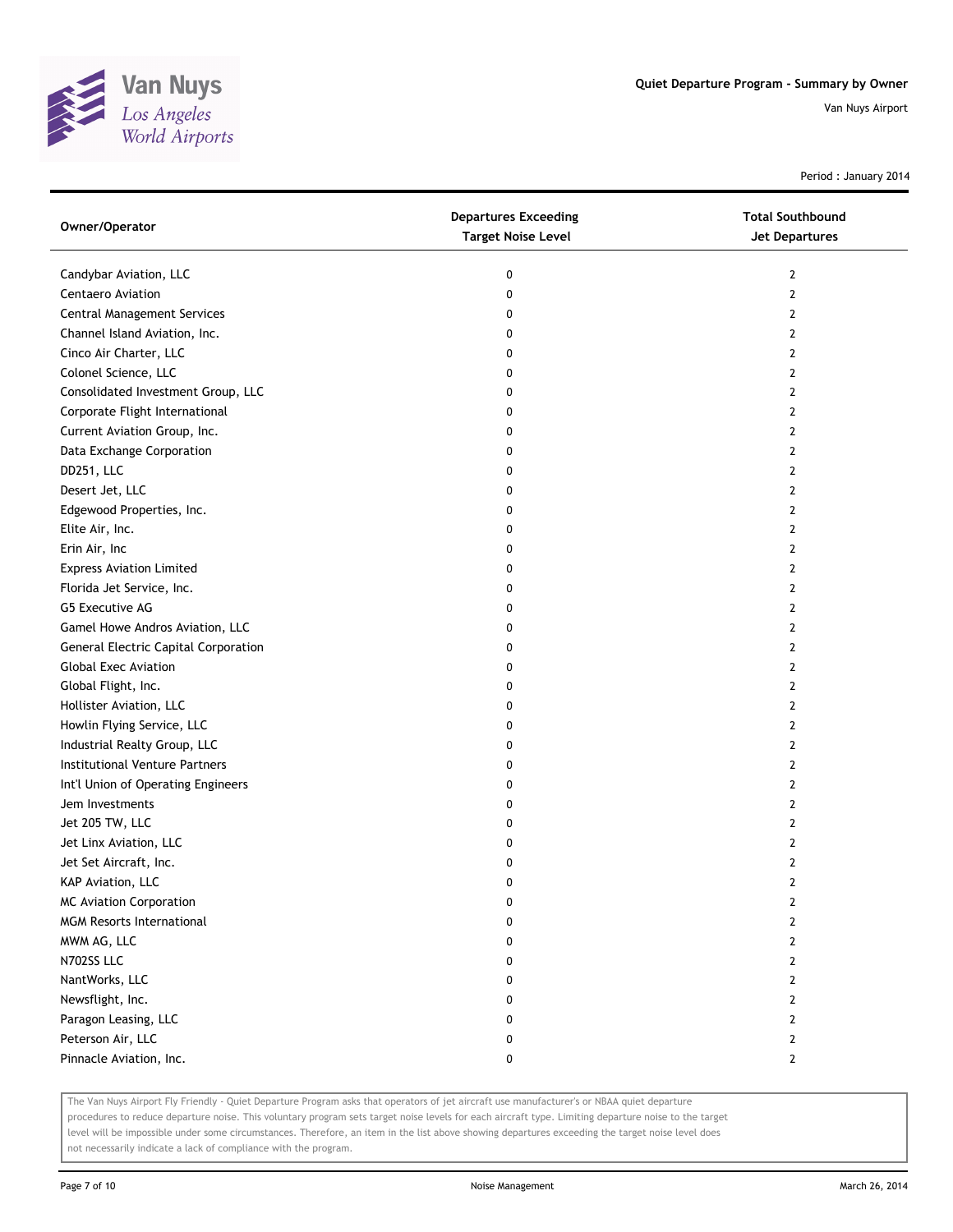

Period : January 2014

| Owner/Operator                           | <b>Departures Exceeding</b><br><b>Target Noise Level</b> | <b>Total Southbound</b><br>Jet Departures |
|------------------------------------------|----------------------------------------------------------|-------------------------------------------|
| Presidential Aviation, Inc.              | 0                                                        | 2                                         |
| Prime Jet, LLC                           | 0                                                        | 2                                         |
| R.O.P. Aviation, Inc.                    | 0                                                        | 2                                         |
| Rail Management & Consulting Corporation | 0                                                        | 2                                         |
| Santa Barbara Aircraft Management        | 0                                                        | 2                                         |
| Santa Barbara Aviation, Inc.             | 0                                                        | 2                                         |
| Scott, D. Gregory                        | 0                                                        | 2                                         |
| Showtech Aviation, Inc.                  | 0                                                        | 2                                         |
| Skidoo Bay Views, LLC                    | 0                                                        | 2                                         |
| Takle Management, LLC                    | 0                                                        | 2                                         |
| <b>TFT Aviation</b>                      | 0                                                        | 2                                         |
| The Adler Group, Inc.                    | 0                                                        | 2                                         |
| The Heavener Company Leasing, LLC        | 0                                                        | 2                                         |
| TP Aviation, LLC                         | 0                                                        | 2                                         |
| Ultra-Lux Jets                           | 0                                                        | 2                                         |
| Valero Services, Inc.                    | 0                                                        | 2                                         |
| VCS Air, LLC                             | 0                                                        | 2                                         |
| Velox Aircraft, LLC                      | 0                                                        | 2                                         |
| WIV Air, LLC                             | 0                                                        | 2                                         |
| Airbar, LLC                              | 0                                                        | 3                                         |
| Ambrose Corporation                      | 0                                                        | 3                                         |
| A-Ron Resources, LLC                     | 0                                                        | 3                                         |
| Blue Sky 45, LLC                         | 0                                                        | 3                                         |
| Caesars Entertainment Operating Co., Inc | 0                                                        | 3                                         |
| Cin-Air, Ltd.                            | 0                                                        | 3                                         |
| CitationAir                              | 0                                                        | 3                                         |
| Golden State Air Charter, LLC            | 0                                                        | 3                                         |
| Hedgerow, Inc.                           | 0                                                        | 3                                         |
| Indigo Management Company                | 0                                                        | 3                                         |
| Jet Develop Limited                      | 0                                                        | 3                                         |
| KAISERAIR Inc.                           | 0                                                        | 3                                         |
| Mach One Air Charters, Inc.              | 0                                                        | 3                                         |
| Mannco, LLC                              | 0                                                        | 3                                         |
| Memley Aviation, Inc.                    | 0                                                        | 3                                         |
| Mike Post Productions, Inc.              | 0                                                        | 3                                         |
| Mona Vie Aircraft Leasing, LLC           | 0                                                        | 3                                         |
| NetJets, Inc.                            | 0                                                        | 3                                         |
| Non Stop Aviation, Inc.                  | 0                                                        | 3                                         |
| Red.com                                  | 0                                                        | 3                                         |
| Royal Jet, Inc.                          | 0                                                        | 3                                         |
| Running Water Land and Cattle Company    | 0                                                        | 3                                         |

The Van Nuys Airport Fly Friendly - Quiet Departure Program asks that operators of jet aircraft use manufacturer's or NBAA quiet departure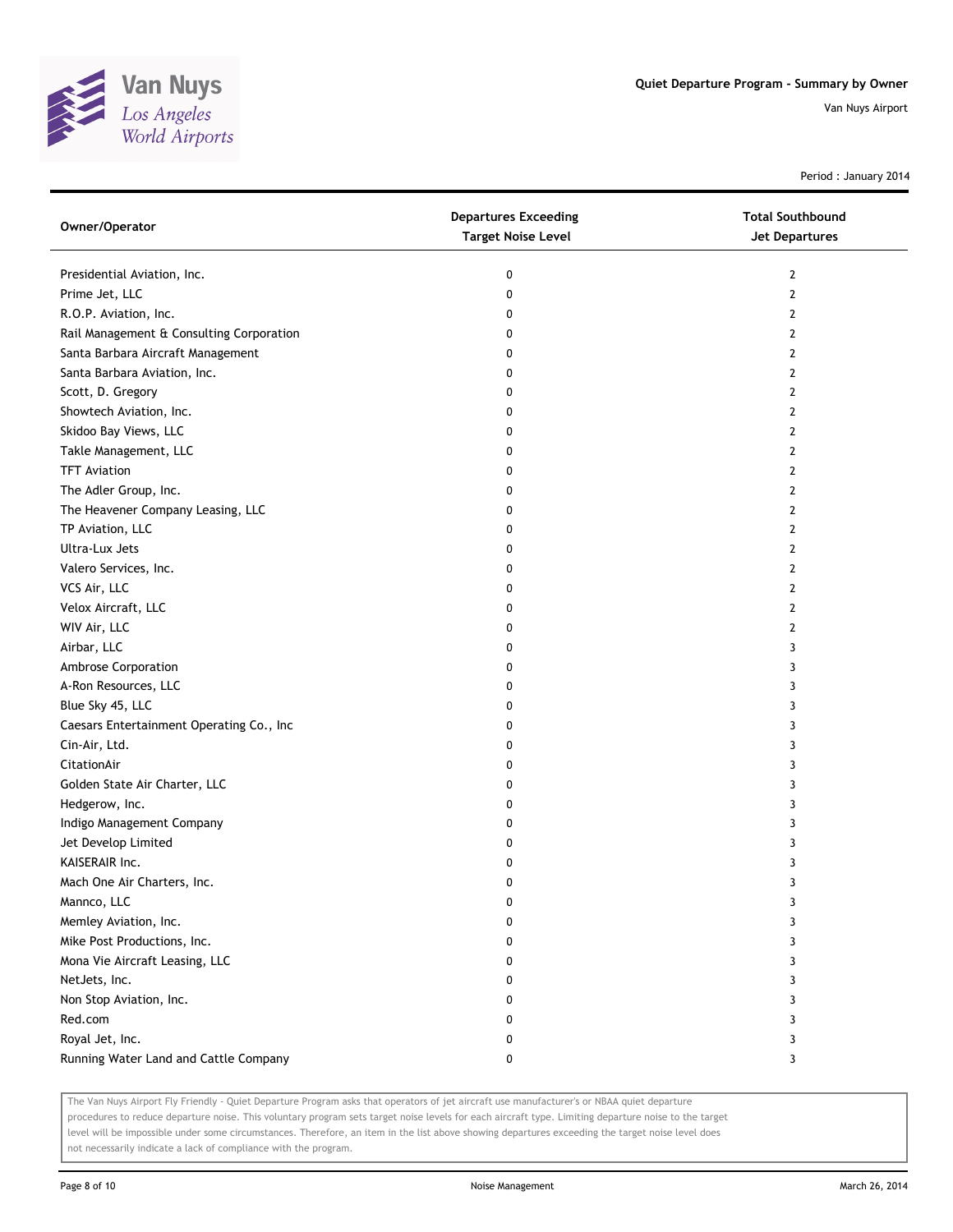

Period : January 2014

| Owner/Operator                     | <b>Departures Exceeding</b><br><b>Target Noise Level</b> | <b>Total Southbound</b><br><b>Jet Departures</b> |
|------------------------------------|----------------------------------------------------------|--------------------------------------------------|
| Skyway Aero, Inc.                  | 0                                                        | 3                                                |
| SP Aviation, Inc.                  | 0                                                        | 3                                                |
| Sweet Jet, LLC                     | 0                                                        | 3                                                |
| The DIRECTV Group, Inc.            | 0                                                        | 3                                                |
| Valutech Managment, LLC            | 0                                                        | 3                                                |
| <b>Washington Corporations</b>     | 0                                                        | 3                                                |
| 510 Holdings, LLC                  | 0                                                        |                                                  |
| Ace Parts, LLC                     | 0                                                        |                                                  |
| Air Finance Corporation            | 0                                                        |                                                  |
| Aviation Consultants, Inc.         | 0                                                        |                                                  |
| Cutter Aviation, Inc.              | 0                                                        |                                                  |
| Golden State Jet, LLC              | 0                                                        |                                                  |
| Green Two, Inc.                    | 0                                                        |                                                  |
| Kingston Aviation, LLC             | 0                                                        |                                                  |
| Landmark Aviation                  | 0                                                        |                                                  |
| Mattivi Brothers Leasing, Inc.     | 0                                                        |                                                  |
| Mendota Aircraft Management, LLC   | 0                                                        |                                                  |
| Rockjet2, LLC                      | 0                                                        |                                                  |
| Sands Aviation, LLC                | 0                                                        | 4                                                |
| Solairus Aviation                  | 0                                                        |                                                  |
| Space Exploration Technologies     | 0                                                        |                                                  |
| Tull Family Trust C/O Mickey Segal | 0                                                        |                                                  |
| Walldesign, Inc.                   | 0                                                        |                                                  |
| Windsor Jet Management             | 0                                                        |                                                  |
| Air Alliance, LLC                  | 0                                                        | 5                                                |
| Arrabon Management Services, LLC   | 0                                                        | 5                                                |
| Cessna Aircraft Company            | 0                                                        | 5                                                |
| Executive Jet Management, Inc.     | 0                                                        | 5                                                |
| Mid America Jet, Inc.              | 0                                                        | 5                                                |
| N551V, LLC                         | 0                                                        | 5                                                |
| Regency Air, LLC                   | 0                                                        | 5                                                |
| Talon Air, Inc.                    | 0                                                        | 5                                                |
| SNNK Partners, LLC                 | 0                                                        | 6                                                |
| Ares Technical Administration, LLC | 0                                                        | 7                                                |
| Glenbrook Capital Logistics, LLC   | 0                                                        | 7                                                |
| <b>NVJETS</b>                      | 0                                                        | 7                                                |
| Paramount Pictures Corporation     | 0                                                        | 7                                                |
| Raspberry Consulting, LLC          | 0                                                        | 7                                                |
| Occidental Petroleum Corporation   | 0                                                        | 8                                                |
| West Coast Charters, LLC           | 0                                                        | 8                                                |
| Sun Air Jets, LLC                  | 0                                                        | 10                                               |

The Van Nuys Airport Fly Friendly - Quiet Departure Program asks that operators of jet aircraft use manufacturer's or NBAA quiet departure